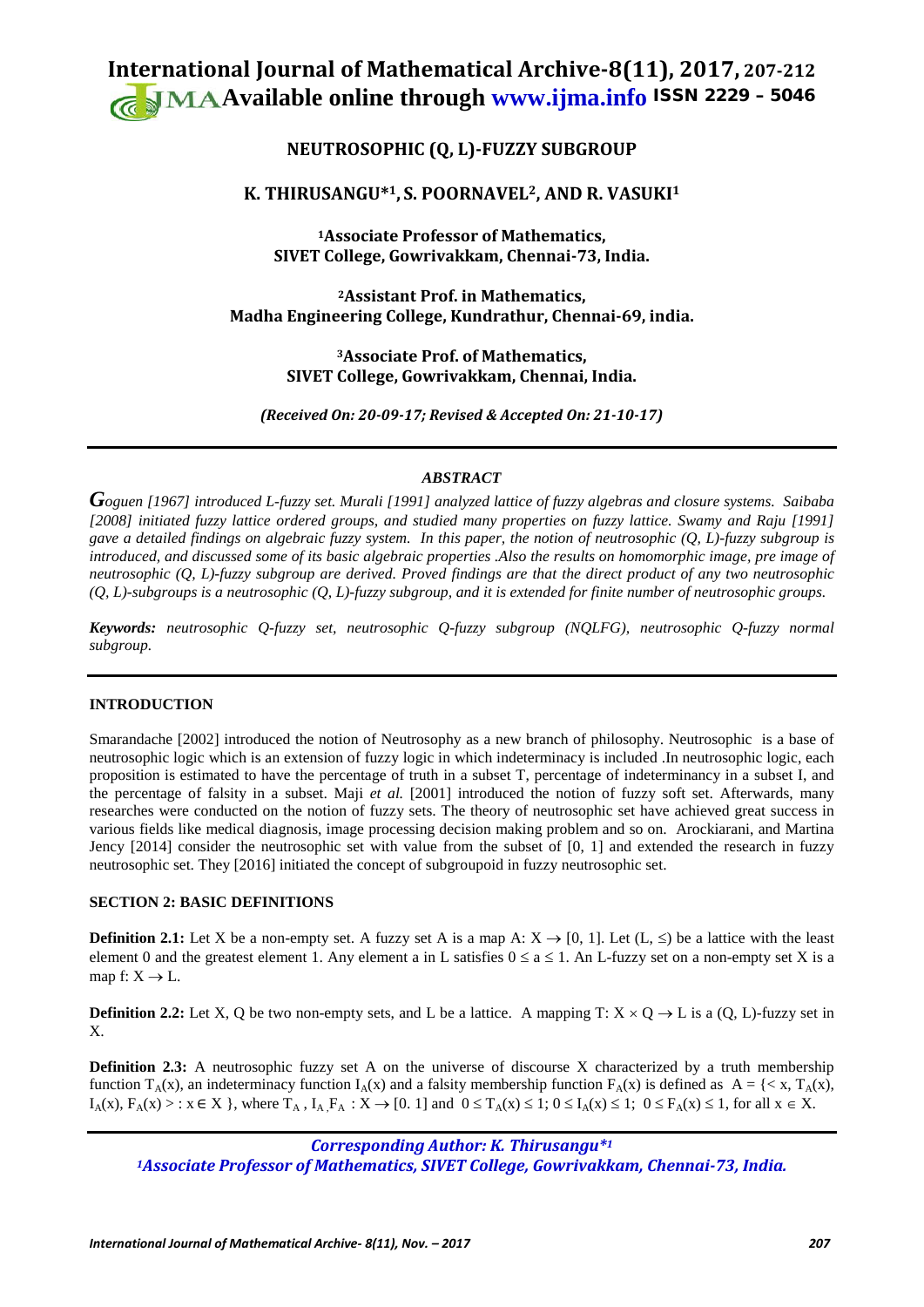#### *K. Thirusangu\*1 , S. Poornavel2 , and R. Vasuki1 / Neutrosophic (Q, L)-Fuzzy Subgroup / IJMA- 8(11), Nov.-2017.*

**Definition 2.4:** Let X, Y be two non-empty sets and  $f: X \rightarrow Y$  be a function.

- (i) If  $B = \{ \langle y, T_B(y), I_B(y), F_B(y) : y \in Y \}$  is a neutrosophic fuzzy set in Y then the preimage of B under f, denoted by  $f^{-1}(B)$ , is the neutrosophic fuzzy set in X defined by
	- $f^{-1}(B) = \{ \langle x, f^{-1}(T_B(x)), f^{-1}(I_B(x)), f^{-1}(F_B(x)) \rangle : x \in X \}$  where  $f^{-1}(T_B(x)) = T_B(f(x)).$
- (ii) If  $A = \{ \langle x, T_A(x), I_A(x), F_A(x) : x \in X \}$  is a Neutrosophic fuzzy set in X, then the image  $f(A)$  of A under f is the neutrosophic fuzzy set in Y defined by  $f(A) = \{ \langle y, f(T_A(y)), f(I_A(y)), f(F_A(y)) \rangle : y \in Y \}$ ,

where

$$
f(T_A(y)) = \begin{cases} \n\operatorname{sup}_{X \in f^{-1}(y)} T_A(x) & \text{if } f^{-1}(y) \neq 0_N \\
0 & \text{otherwise}\n\end{cases}
$$
\n
$$
f(I_A(y)) = \begin{cases} \n\operatorname{sup}_{X \in f^{-1}(y)} I_A(x) & \text{if } f^{-1}(y) \neq 0_N \\
0 & \text{otherwise}\n\end{cases}
$$
\n
$$
f_{\sim}(F_A(y)) = \begin{cases} \n\operatorname{inf}_{X \in f^{-1}(y)} F_A(x) & \text{if } f^{-1}(y) \neq 0_N \\
1 & \text{otherwise}\n\end{cases}, \text{ where } f_{\sim}(F_A(y)) = (1 - f(1 - F_A))y
$$

**Definition 2.5:** A neutrosophic (Q, L)-fuzzy set is an object having the form  $A = \{ \langle x, q \rangle, T_A(x, q), I_A(x, q), F_A(x, q) \rangle \}$ > :  $x \in X$ ,  $q \in Q$  }, where  $T_A$ :  $X \times Q \to L$ ,  $I_A$ :  $X \times Q \to L$ ,  $F_A$ :  $X \times Q \to L$  denote the degree of truth membership function, degree of indeterminacy membership function and the degree of false membership function for each element  $(x, q)$  to the set A respectively, and  $0 \leq T_A(x, q) \leq 1$ ;  $0 \leq I_A(x, q) \leq 1$ ;  $0 \leq F_A(x, q) \leq 1$ , for all  $x \in X$ , and  $q \in Q$ .

**Definition 2.6:**  $A = \langle (x, q), T_A(x, q), I_A(x, q), F_A(x, q) \rangle$  and  $B = \langle (x, q), T_B(x, q), I_B(x, q) \rangle$  F<sub>B</sub>(x, q)  $>$  are two neutrosophic (Q, L)-fuzzy sets on X. Then,

- (i)  $A \subseteq B$ , if  $T_A(x, q) \le T_B(x, q)$ ,  $I_A(x, q) \le I_B(x, q)$ ,  $F_A(x, q) \ge F_B(x, q)$ , for all  $x \in X$ , and  $q \in Q$ .
- (ii)  $A \cup B = \langle (x, q)$ , max  $(T_A(x, q), T_B(x, q))$ , max  $(I_A(x, q), I_B(x, q))$ , min(  $(F_A(x, q), F_B(x, q))$ ).
- (iii)  $A \cap B = \langle (x, q)$ , min  $(T_A(x, q), T_B(x, q))$ , min $(T_A(x, q), T_B(x, q))$ , max ( $(T_A(x, q), F_B(x, q))$ ).

**Definition 2.7:** The complement  $A<sup>c</sup>$  of a neutrosophic O-fuzzy subset A on X is defined by  $A<sup>c</sup> = {  $(x, q)$ ,  $T<sub>A</sub>c(x, q)$ ,  $I<sub>A</sub>c(x, q)$ ,  $F<sub>A</sub>c(x, q) > : x \in X$ ,  $q \in Q$ , where  $T<sub>A</sub>c(x, q) = F<sub>A</sub>(x, q)$ ,$  $I_A c(x, q) = 1 - I_A(x, q), F_A c(x, q) = T_A(x, q)$ , for all  $x \in X$ , and  $q \in Q$ .

Throughout the paper,  $(L, \leq)$  be a lattice.

#### **SECTION 3: PROPERTIES ON NEUTROSOPHIC (Q, L)-FUZZY SUBGROUP**

**Definition 3.1:** Let (G, .) be a group and A be a neutrosophic (Q, L)-fuzzy subset in G. Then A is called a neutrosophic (Q, L)-fuzzy sub group of G (NQLFG) if it satisfies the conditions

- (i)  $T_A(xy, q) \ge T_A(x, q) \wedge (T_A(y, q), I_A(xy, q) \ge I_A(x, q) \wedge (I_A(y, q), F_A(xy, q) \le F_A(x, q) \vee (F_A(y, q)).$
- (ii)  $T_A(x^{-1}, q) = T_A(x, q), I_A(x^{-1}, q) = I_A(x, q), F_A(x^{-1}, q) = F_A(x, q)$ , for all x,  $y \in G$ ,  $q \in Q$ .

**Theorem 3.2:** A neutrosophic (Q, L)-fuzzy subset A of G is a neutrosophic (Q, L)-fuzzy subgroup of a group G if and only if  $T_A(xy^{-1}, q) \ge (T_A(x, q) \land (T_A(y, q), I_A(xy^{-1}, q)) \ge (I_A(x, q) \land (I_A(y, q))$  $F_A(xy^{-1}, q) \leq (F_A(x, q) \vee (F_A(y, q)).$ 

**Proof:** Let A be a neutrosophic (Q, L)-fuzzy subgroup of G.

 $\Leftrightarrow T_A(xy,q) \geq T_A(x,q) \wedge T_A(y,q)$ ,  $I_A(xy,q) \geq I_A(x,q) \wedge I_A(y,q)$ ,  $F_A(xy,q) \leq F_A(x,q) \vee F_A(y,q)$ , and  $T_A(x^{-1}, q) = T_A(x, q), I_A(x^{-1}, q) = I_A(x, q), F_A(x^{-1}, q) = F_A(x, q)$  for all  $x, y \in G$ , and  $q \in Q$ .  $\Leftrightarrow T_A(xy^{-1}, q) \geq T_A(x, q) \land T_A(y, q), I_A(xy^{-1}, q) \geq I_A(x, q) \land I_A(y, q), F_A(xy^{-1}, q) \leq F_A(x, q) \lor F_A(y, q).$ 

**Definition 3.3**: A neutrosophic (Q, L)-fuzzy subgroup A of a group G is a neutrosophic (Q, L)-fuzzy normal subgroup of G (NQLFNG) if  $T_A(xy, q) = T_A(yx, q)$ ,  $I_A(xy, q) = I_A(yx, q)$ ,  $F_A(xy, q) = F_A(yx, q)$  or  $T_A(xyx^{-1}, q) = T_A(y, q), I_A(xyx^{-1}, q) = I_A(y, q), F_A(xyx^{-1}, q) = F_A(y, q)$  for all x,  $y \in G$ ,  $q \in Q$ .

**Definition 3.4**: Let A be a neutrosophic  $(Q, L)$ -fuzzy subset of X. Let  $\alpha$ ,  $\beta$ ,  $\gamma$  be in L. Then  $[\alpha, \beta, \gamma]$ -level subset of  $(Q, L)$ -of A is defined by  $[A]_{(a, \beta, \gamma)} = \{x \in X, q \in Q: T_A(x, q) \ge \alpha, I_A(x, q) \ge \beta, F_A(x, q) \le \gamma\}.$ 

**Theorem 3.5:** If A is a NQLFG of G and  $\alpha$ ,  $\beta$ ,  $\gamma \in [0,1]$ , then  $[\alpha, \beta, \gamma]$ -level subset  $[A]_{(\alpha, \beta, \gamma)}$  of A is a subgroup of G where  $T_A(e, q) \ge \alpha$ ,  $I_A(e, q) \ge \beta$ ,  $F_A(e, q) \le \gamma$ , where e is the identity element of G, and  $q \in Q$ .

**Proof:** Since,  $T_A(e, q) \ge \alpha$ ,  $I_A(e, q) \ge \beta$ ,  $F_A(e, q) \le \gamma$ ,  $e \in [A]_{(q, \beta, \gamma)}$ .

Therefore  $[A]_{(\alpha, \beta, \gamma)} \neq \{\}\$ . Let x,  $y \in [A]_{(\alpha, \beta, \gamma)}$  and  $q \in Q$ . Then it follows that  $T_A(x, q) \ge \alpha$ ,  $I_A(x, q) \ge \beta$ ,  $F_A(x, q) \le \gamma$ ,  $T_A(y, q) \ge \alpha$ ,  $I_A(y, q) \ge \beta$ ,  $F_A(y, q) \le \gamma$ .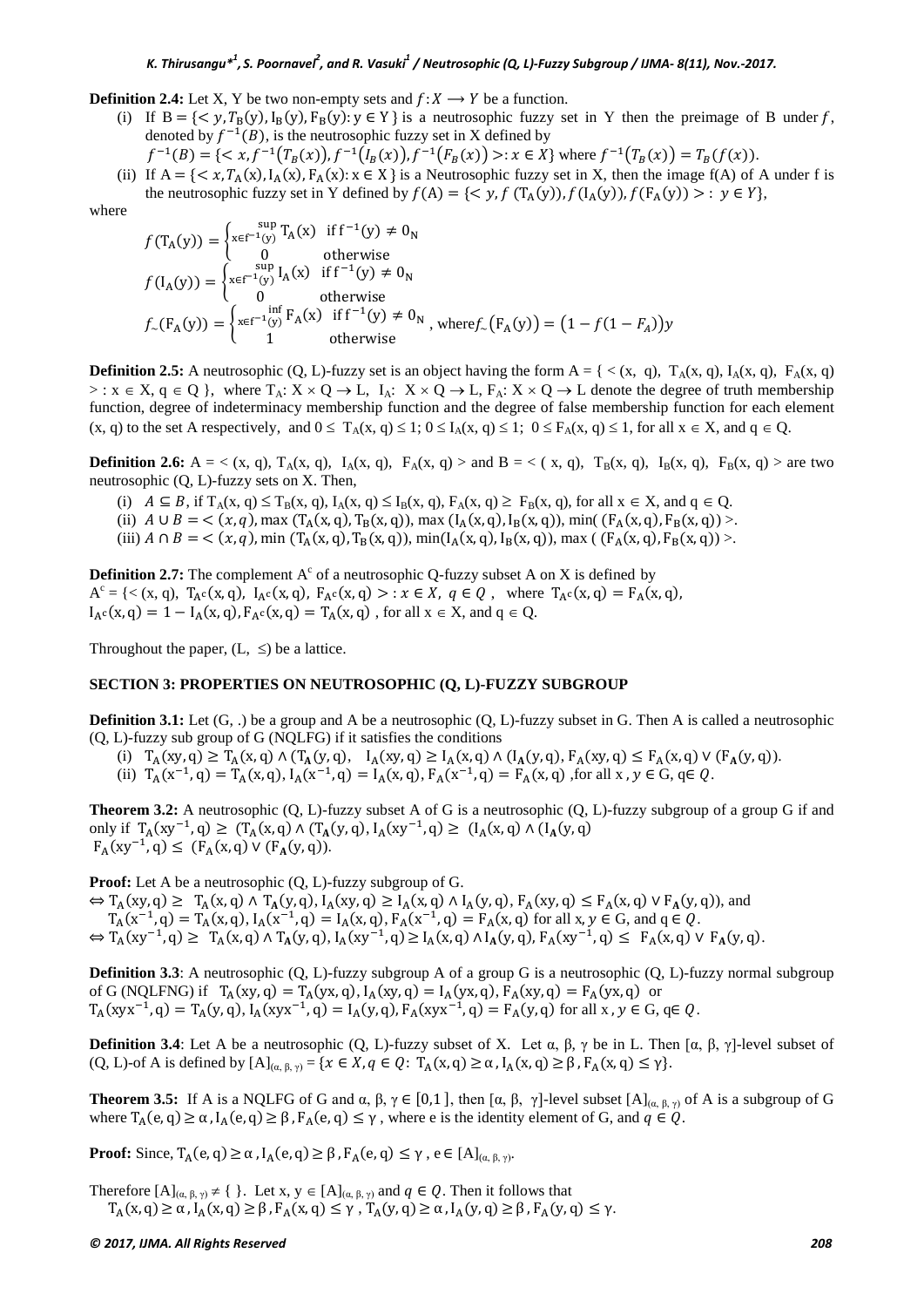$\Leftrightarrow T_A(x,q) \wedge T_A(y,q) \geq \alpha$ ,  $I_A(x,q) \wedge I_A(y,q) \geq \beta$ ,  $F_A(x,q) \vee F_A(y,q) \leq \gamma$  $\Leftrightarrow T_A(xy^{-1}, q) \ge \alpha$ ,  $I_A(xy^{-1}, q) \ge \beta$ ,  $F_A(xy^{-1}, q) \le \gamma$  $\Leftrightarrow xy^{-1} \in [A]_{(\alpha, \beta, \gamma)}$ .  $\Leftrightarrow$   $[A]_{(\alpha, \beta, \gamma)}$  is a subgroup of G.

**Theorem 3.6:** If A is a neutrosophic Q-fuzzy subset of a group G, then A is a NQLFG of G if and only if  $[A]_{(\alpha,\beta,\gamma)}$  is a subgroup of G for  $\alpha$ ,  $\beta$ ,  $\gamma \in L$ .

**Proof:** Let x,  $y \in [A]_{(\alpha, \beta, \gamma)}$  and  $q \in Q$ .

Let A is a neutrosophic Q-fuzzy subgroup of G.  $\Leftrightarrow$  T<sub>A</sub>(xy<sup>-1</sup>, q)  $\geq$  T<sub>A</sub>(x, q)  $\wedge$  T<sub>A</sub>(y, q), I<sub>A</sub>(xy<sup>-1</sup>, q)  $\geq$  I<sub>A</sub>(x, q)  $\wedge$  I<sub>A</sub>(y, q),  $F_A(xy^{-1}, q) \leq F_A(x, q) \vee F_A(y, q)$  $\Leftrightarrow$  T<sub>A</sub>(xy<sup>-1</sup>, q) ≥ α, , I<sub>A</sub>(x, q) ≥ β, F<sub>A</sub>(xy<sup>-1</sup>, q) ≤ γ  $\Leftrightarrow xy^{-1} \in [A]_{(\alpha, \beta, \gamma)}$ .  $\Leftrightarrow$   $[A]_{(\alpha, \beta, \gamma)}$  is a subgroup of G.

**Theorem 3.7:** A is a neutrosophic Q-fuzzy subset of a group G. Then A is a neutrosophic Q-fuzzy normal subgroup of G if and only if  $[A]_{(a, b, \gamma)}$  is a normal subgroup of G.

**Proof:** Let A be a neutrosophic Q-fuzzy normal subgroup of G. Then,  $T_A(xyx^{-1}, q) = T_A(y, q) \ge \alpha$ ,  $I_A(xyx^{-1}, q) =$  $I_A(y, q) \ge \beta$ ,  $F_A(xyx^{-1}, q) = F_A(y, q) \le \gamma$ , for all  $x, y \in G$ ,  $q \in Q$ . Hence  $[A]_{(\alpha, \beta, \gamma)}$  is a normal subgroup of G.

**Theorem 3.8:** If  $A_1, A_2, \ldots, A_n$  be neutrosophic Q-fuzzy subgroups of G. Then  $A = \bigcup_{i=1}^n A_i$  is a neutrosophic Q-fuzzy subgroup of G.

**Proof:** Let  $A_1, A_2, \ldots, A_n$  be neutrosophic O-fuzzy subgroups of G.

Let 
$$
A = \bigcup_{i=1}^{n} A_i, x, y \in G, q \in Q
$$
.

Then, 
$$
A(xy^{-1}, q) = \bigcup_{i=1}^{n} A_i(xy^{-1}, q)
$$
  
= $\langle (x, q), (T_{\bigcup_{i=1}^{n} A_i}(xy^{-1}, q)) \rangle, (I_{\bigcup_{i=1}^{n} A_i}(xy^{-1}, q)) \rangle, (F_{\bigcap_{i=1}^{n} A_i}(xy^{-1}, q)) >$ 

$$
T_{U_{i=1}^{n}A_{i}}(xy^{-1},q) = V T_{A_{i}}(xy^{-1},q) \ge V (T_{A_{i}}(x,q) \wedge T_{A_{i}}(y,q))
$$
  
= (V T<sub>A\_{i}}(x,q)) \wedge (V T\_{A\_{i}}(y,q))  
= T\_{U\_{i=1}^{n}A\_{i}}(x,q) \wedge T\_{U\_{i=1}^{n}A\_{i}}(y,q)</sub>

$$
I_{U_{i=1}^{n}A_{i}}(xy^{-1}, q) = V I_{A_{i}}(xy^{-1}, q) \ge V (I_{A_{i}}(x, q) \wedge I_{A_{i}}(y, q))
$$
  
= (V I<sub>A\_{i}}(x, q)) \wedge (V I<sub>A\_{i}}(y, q))  
= I\_{U\_{i=1}^{n}A\_{i}}(x, q) \wedge I\_{U\_{i=1}^{n}A\_{i}}(y, q)</sub></sub>

$$
F_{U_{i=1}^{n}A_{i}}(xy^{-1}, q) = \Lambda F_{A_{i}}(xy^{-1}, q) \le \Lambda (F_{A_{i}}(x, q) \vee F_{A_{i}}(y, q))
$$
  
= (\Lambda (F\_{A\_{i}}(x, q)) \vee (\Lambda (F\_{A\_{i}}(y, q))  
= F\_{U\_{i=1}^{n}A\_{i}}(x, q) \vee F\_{U\_{i=1}^{n}A\_{i}}(y, q)  
Hence, A = U\_{i=1}^{n} A\_{i} \text{ is a neutrosophic Q-fuzzy subgroup of G.

**Theorem 3.9:** If  $A_1, A_2, ..., A_n$  be neutrosophic Q-fuzzy subgroups of G. Then  $A = \bigcap_{i=1}^n A_i$  is a neutrosophic Q-fuzzy subgroup of G.

**Proof:** Let  $A_1$ ,  $A_2$ ,....,  $A_n$  be neutrosophic Q-fuzzy subgroups of G. Let  $A = \bigcap_{i=1}^{n} A_i$ ,  $x, y \in G$ ,  $q \in Q$ .

Then 
$$
A(xy^{-1}, q) = \bigcap_{i=1}^{n} A_i(xy^{-1}, q)
$$
  
\n
$$
= \langle (x, q), (T_{\bigcap_{i=1}^{n} A_i}(xy^{-1}, q)), (I_{\bigcap_{i=1}^{n} A_i}(xy^{-1}, q)), (F_{\bigcup_{i=1}^{n} A_i}(xy^{-1}, q) > .
$$
\n
$$
T_{\bigcap_{i=1}^{n} A_i}(xy^{-1}, q) = \bigwedge T_{A_i}(xy^{-1}, q) \ge \bigwedge (T_{A_i}(x, q) \bigwedge T_{A_i}(y, q))
$$
\n
$$
= (\bigwedge T_{A_i}(x, q)) \bigwedge (\bigwedge T_{A_i}(y, q))
$$
\n
$$
= T_{\bigcap_{i=1}^{n} A_i}(x, q) \bigwedge T_{\bigcap_{i=1}^{n} A_i}(y, q).
$$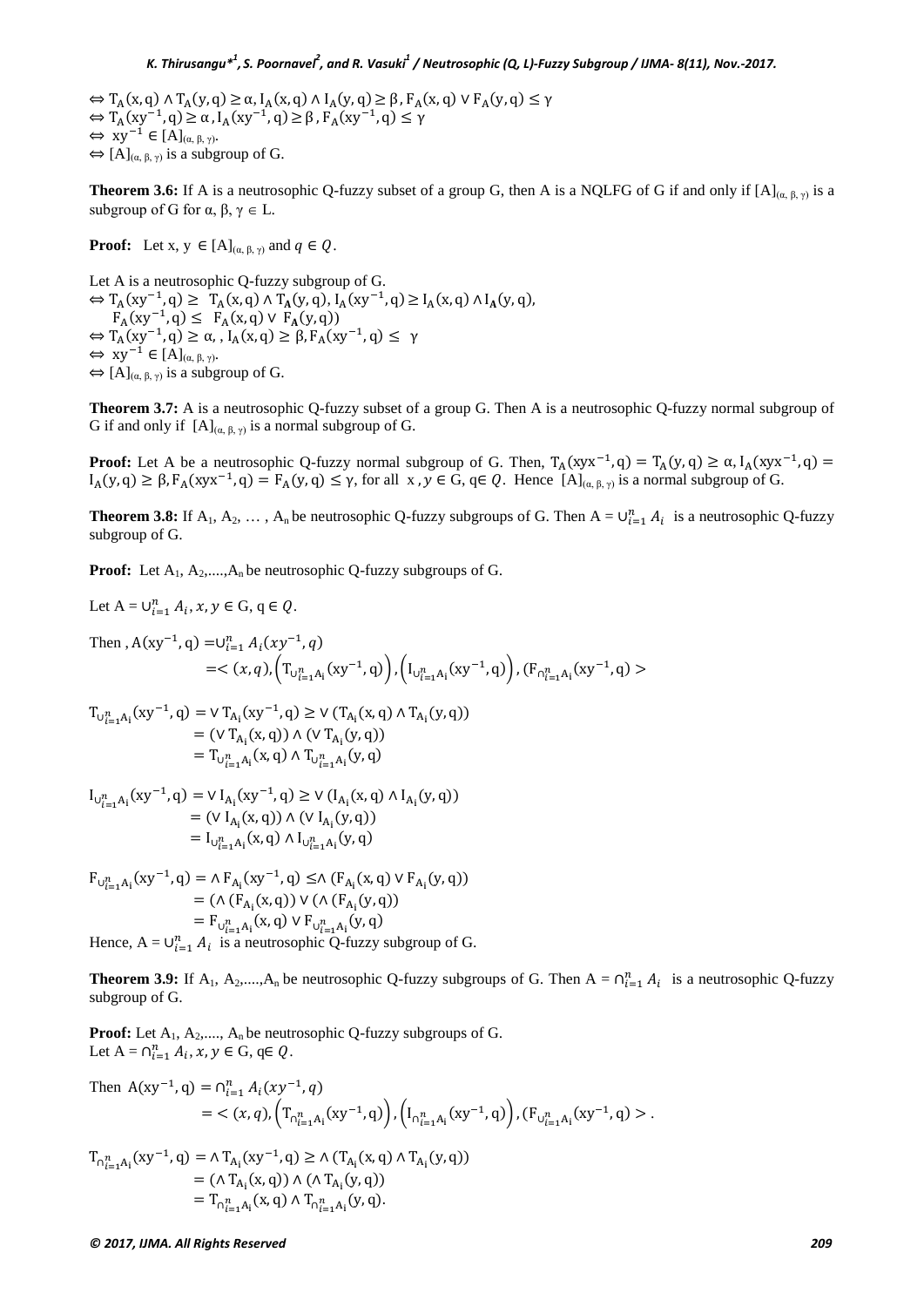*K. Thirusangu\*1 , S. Poornavel2 , and R. Vasuki1 / Neutrosophic (Q, L)-Fuzzy Subgroup / IJMA- 8(11), Nov.-2017.*

 $I_{\bigcap_{i=1}^{n} A_i}(xy^{-1}, q) = \Lambda I_{A_i}(xy^{-1}, q) \ge \Lambda (I_{A_i}(x, q) \Lambda I_{A_i}(y, q))$  $= (\Lambda I_{A_i}(x, q)) \wedge (\Lambda I_{A_i}(y, q))$  $= I_{\bigcap_{i=1}^{n} A_i}(x, q) \bigwedge I_{\bigcap_{i=1}^{n} A_i}(y, q).$ 

 $F_{\bigcap_{i=1}^{n} A_i}(xy^{-1}, q) = \vee F_{A_i}(xy^{-1}, q) \le \vee (F_{A_i}(x, q) \vee F_{A_i}(y, q))$  $= (V (F_{A_i}(x, q)) V (V (F_{A_i}(y, q)))$  $=$   $F_{\cap_{i=1}^{n} A_i}(x, q) \vee F_{\cap_{i=1}^{n} A_i}(y, q)$ . Hence,  $A = \bigcap_{i=1}^n A_i$  is a neutrosophic Q-fuzzy subgroup of G.

### **SECTION 4: HOMOMORPHISM OF NEUTROSOPHIC Q-FUZZY SUBGROUPS**

**Definition 4.1:** Let G, G' be any two groups .The function f:  $G \times Q \rightarrow G' \times Q$  is a group Q-homomorphism if (i). f:  $G \rightarrow G'$  is a group homomorphism, and (ii). f(xy, q) = f(x, q) f(y, q) for all x,  $y \in G$  and  $q \in Q$ .

**Theorem 4.2:** Let G, G' be any two groups and f be a homomorphism of G onto G'. If A is a NQLFG into of G', then  $f<sup>1</sup>(A)$  is a NQLFG of G.

**Proof:** Let A be a neutrosophic fuzzy subgroup of  $G'$ .

By definition,  $f^{-1}(A) = (f^{-1}(T_A), f^{-1}(I_A), f^{-1}(F_A))$ 

Now for x, y ∈ G and q ∈ q, it gets that  
\n
$$
f^{-1}(T_A)(xy^{-1}, q) = T_A(f(xy^{-1}, q))
$$
  
\n $= T_A(f(x)f(y^{-1}), q)$  (since f is a homomorphism)  
\n $\ge T_A(f(x), q) \land T_A(f(y^{-1}), q)$   
\n $= f^{-1}(T_A)(x, q) \land f^{-1}(T_A)(y^{-1}, q).$ 

 $f^{-1}(I_A)(xy^{-1}, q) = I_A(f(xy^{-1}, q))$  $= I_A(f(x)f(y^{-1}), q)$  (since, f is a homomorphism)  $\geq I_A(f(x), q) \wedge I_A(f(y^{-1}), q)$  $= f^{-1}(I_A)(x, q) \wedge f^{-1}(I_A)(y^{-1}, q)$  $= f^{-1}(I_A)(x, q) \wedge f^{-1}(I_A)(y, q).$ 

$$
f^{-1}(F_A)(xy^{-1}, q) = F_A(f(xy^{-1}, q))
$$
  
=  $F_A(f(x)f(y^{-1}), q)$  (since, f is a homomorphism)  
 $\leq F_A(f(x), q) \vee F_A(f(y^{-1}), q)$   
=  $f^{-1}(F_A)(x, q) \wedge f^{-1}(F_A)(y^{-1}, q)$   
=  $f^{-1}(F_A)(x, q) \wedge f^{-1}(F_A)(y, q)$ .

Hence  $f^{-1}(A)$  is a NOLFG of G.

**Theorem 4.3:** Let X, Y be two groups and f be a homomorphism of X onto Y. If A is a neutrosophic (Q, L)-fuzzy subgroup of X, then  $f(A)$  is a neutrosophic  $(Q, L)$ -fuzzy subgroup of Y.

**Proof:** Let A be a neutrosophic Q-fuzzy subgroup of *X*.

By definition,  $f(A) = (f(T_A), f(I_A), f(F_A))$ 

Now for  $x_1, x_2 \in X$ ,  $y_1, y_2 \in Y$  and  $q \in Q$ ,  $f(T_A)(y_1y_2, q) = \sup_{x_1x_2 \in f^{-1}(Y)} T_A(x_1x_2, q) \geq \sup_{x_1, x_2 \in f^{-1}(Y)} (T_A(x_1, q) \wedge T_A(x_2, q))$  (since A is a NQFSG)  $=$  sup  $\sup_{x_1 \in f^{-1}(Y)} T_A(x_1, q) \wedge \sup_{x_2 \in f^{-1}(Y)} T_A(x_2, q)$  $= f(T_A)(y_1, q) \wedge f(T_A)(y_2, q).$  $f(T_A)(y^{-1}, q) = \sup_{x^{-1} \in f^{-1}(Y)} T_A(x^{-1}, q) = \sup_{x \in f^{-1}(Y)} T_A(x, q) = f(T_A)(y, q).$ 

$$
f(I_A)(y_1y_2, q) = \sup_{x_1x_2 \in f^{-1}(Y)} I_A(x_1x_2, q) \ge \sup_{x_1, x_2 \in f^{-1}(Y)} (I(x_1, q) \land I_A(x_2, q)) \text{ (since A is a NQFSG)}
$$
  
= 
$$
\sup_{x_1 \in f^{-1}(Y)} I_A(x_1, q) \land \sup_{x_2 \in f^{-1}(Y)} I_A(x_2, q)
$$
  
= 
$$
f(I_A)(y_1, q) \land f(I_A)(y_2, q).
$$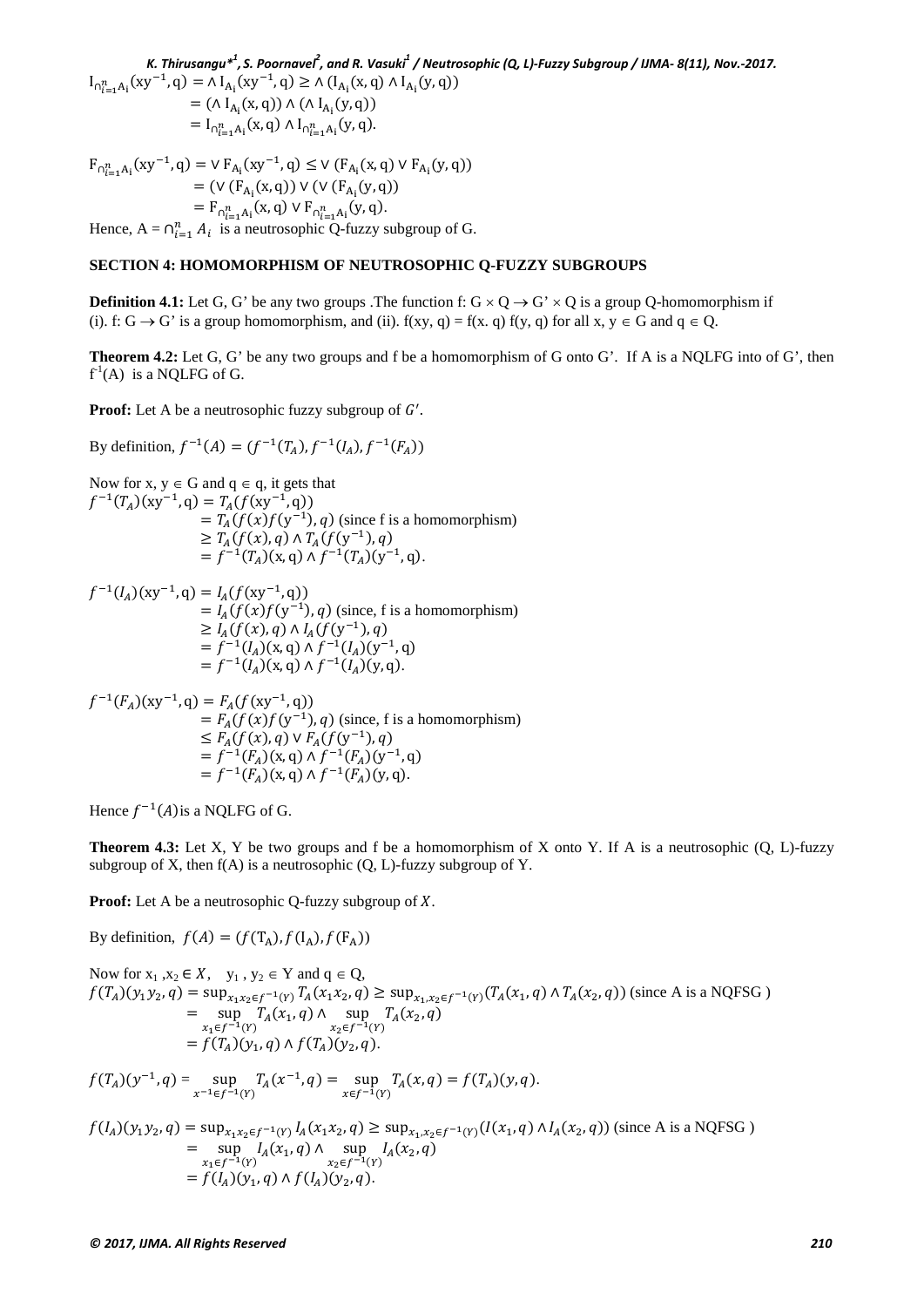*K. Thirusangu\*1 , S. Poornavel2 , and R. Vasuki1 / Neutrosophic (Q, L)-Fuzzy Subgroup / IJMA- 8(11), Nov.-2017.*  $f(I_A)(y^{-1}, q) = \sup_{x^{-1} \in f^{-1}(Y)} I_A(x^{-1}, q) = \sup_{x \in f^{-1}(Y)} I_A(x, q) = f(I_A)(y, q).$ 

$$
f(F_A)(y_1y_2, q) = \inf_{x_1x_2 \in f^{-1}(Y)} F_A(x_1x_2, q) \le \inf_{x_1, x_2 \in f^{-1}(Y)} (F_A(x_1, q) \vee F_A(x_2, q))
$$
 (since A is a NQFSG)  
\n
$$
= \inf_{x_1 \in f^{-1}(Y)} F_A(x_1, q) \vee \inf_{x_2 \in f^{-1}(Y)} F_A(x_2, q)
$$
  
\n
$$
= f(F_A)(y_1, q) \wedge f(F_A)(y_2, q).
$$

$$
f(F_A)(y^{-1}, q) = \inf_{x^{-1} \in f^{-1}(Y)} F_A(x^{-1}, q) = \inf_{x \in f^{-1}(Y)} F_A(x, q) = f(F_A)(y, q).
$$

Therefore  $f(A)$  is a neutrosophic  $(Q, L)$ -fuzzy subgroup of Y.

**Lemma 4.4:** For all  $a, b \in I$  and  $i$  is any positive integer, if  $a \leq b$ , then  $(i)(a)^{i} \leq (b)^{i}(ii)$   $(a \wedge b)^{i} = (a)^{i} \wedge (b)^{i}(iii)$   $(a \vee b)^{i} = (a)^{i} \vee (b)^{i}$ 

**Theorem 4.5:** Let A be a NQLFG of a group G. Then  $A^l = \{ \langle (x, q), (T_A(x, q))^l, (I_A(x, q))^l, (F_A(x, q))^l \rangle \}$ :  $x \in G, q \in Q$  is a NQLFG of G, where i is a positive integer.

**Proof:** Let A be a NQLFG of a group G.

Now for x, y ∈ G and q ∈ Q,  
\n
$$
T_{A^{i}}(xy^{-1}, q) = (T_{A}(xy^{-1}, q))^{i}
$$
\n
$$
\geq (T_{A}(x, q) \land T_{A}(y, q))^{i}
$$
\n
$$
= (T_{A}(x, q))^{i} \land (T_{A}(y, q))^{i}
$$
\n
$$
= T_{A^{i}}(x, q) \land T_{A^{i}}(y, q).
$$
\n
$$
I_{A^{i}}(xy^{-1}, q) = (I_{A}(xy^{-1}, q))^{i}
$$
\n
$$
\geq (I_{A}(x, q) \land I_{A}(y, q))^{i}
$$
\n
$$
= (I_{A}(x, q))^{i} \land (I_{A}(y, q))^{i}
$$
\n
$$
= I_{A^{i}}(x, q) \land I_{A^{i}}(y, q).
$$
\n
$$
F_{A^{i}}(xy^{-1}, q) = (F_{A}(xy^{-1}, q))^{i}
$$
\n
$$
\leq (F_{A}(x, q) \lor F_{A}(y, q))^{i}
$$
\n
$$
= (F_{A}(x, q))^{i} \lor (F_{A}(y, q))^{i}
$$
\n
$$
= F_{A^{i}}(x, q) \lor F_{A}(y, q).
$$

Therefore  $A^i$  is a NQFSG of G.

#### **SECTION 5: DIRECT PRODUCT OF NEUTROSOPHIC Q-FUZZY SUBGROUPS**

**Definition 5.1:** Let A, B be neutrosophic (Q, L)–fuzzy subsets of X and Y respectively. Then the cartesian product  $A \times B$  of A and B is defined by  $A \times B = \{ \leq ((x, y), q), T_{A \times B}((x, y), q), I_{A \times B}((x, y), q), F_{A \times B}((x, y), q) >: x \in X, y \in Y, q \in Q \}$ 

Where

$$
T_{A \times B}((x, y), q) = T_A(x, q) \wedge T_B(y, q)), I_{A \times B}((x, y), q) = I_A(x, q) \wedge I_B(y, q)),
$$
 and  

$$
F_{A \times B}((x, y), q) = F_A(x, q) \vee F_B(y, q).
$$

**Theorem 5.2:** If A, B are neutrosophic  $(Q, L)$ -fuzzy subgroups of groups X and Y respectively, then  $A \times B$  is a neutrosophic Q-fuzzy subgroup of  $X \times Y$ .

**Proof:** Let A and B be neutrosophic Q-fuzzy subgroups of the group X and Y respectively.

Now for 
$$
(x_1,y_1)
$$
,  $(x_2,y_2) \in A \times B$ ,  $q \in Q$   
\n
$$
T_{A \times B} ((x_1,y_1)(x_2,y_2), q) = T_{A \times B} ((x_1x_2,y_1y_2), q)
$$
\n
$$
= T_A ((x_1x_2,q)) \wedge T_B ((y_1y_2,q))
$$
\n
$$
\geq [T_A(x_1,q) \wedge T_A(x_2,q)] \wedge [T_B(y_1,q) \wedge T_B(y_2,q)]
$$
\n(Since A and B are NQFSG)  
\n
$$
= T_A(x_1,q) \wedge T_B(y_1,q) \wedge T_A(x_2,q) \wedge T_B(y_2,q)
$$
\n
$$
= T_{A \times B} ((x_1,y_1), q) \wedge T_{A \times B} ((x_2,y_2), q).
$$